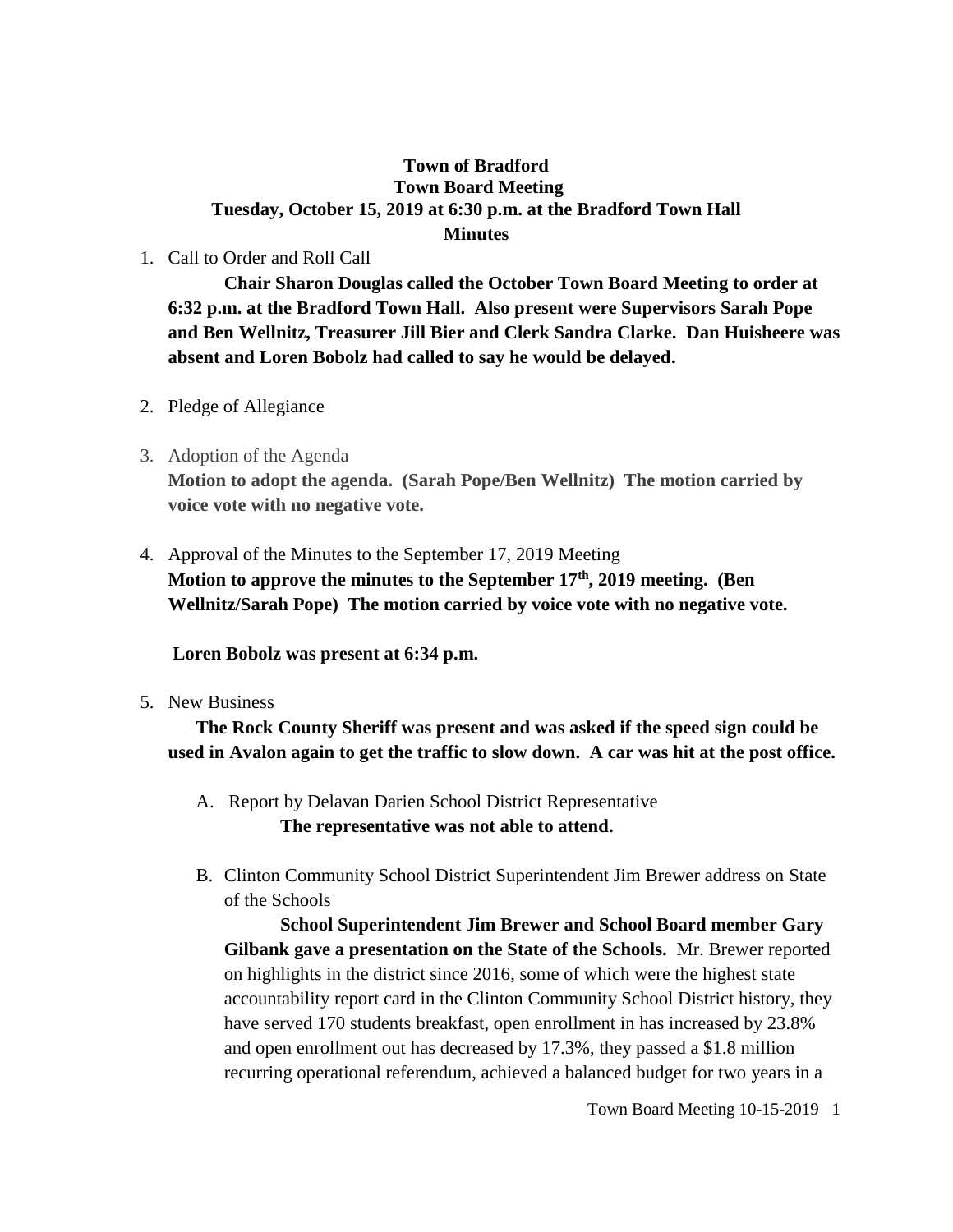row, they have done away with class rank and have instead implemented a "Laude" system, established a community service graduation requirement, secured over \$1.5 million in grant funding, and started GEDO 2 an option to graduate on time. A concern is that non-certified employees need to be paid more. Some future considerations for continuous improvement are personalized learning, a competency based At-risk Program, dual language classrooms, and a Fall of 2020 Bond Referendum. Superintendent Brewer reported on the age of the facilities and the need to address safety issues such as the entry ways for all three buildings that are deficient. Some of the facilities are under-utilized. The State is looking at all day kindergarten and then  $4<sup>th</sup>$  grade would move to the middle school and 8<sup>th</sup> grade would move to the high school. They are looking at options including what a new 4K-6<sup>th</sup> grade would look like, looking at more capital maintenance or looking at making do. He urged Board members to get involved and to call, email or text Gary Gilbank. They have sold all the buses to Riteway and Riteway is leasing the facilities. They still have the van for transporting for small athletics.

C. Discussion and action on foreclosed property

**Treasurer Jill Bier has received the Quit Claim Deed to the parcel. Chair Sharon Douglas will contact a realator to meet with the Board next week for a short meeting at 7:30 p.m. (date to be determined) on a process to sell the property with the money to go for the roads.** 

D. Discussion and action on report by Fire District Representative

Fire District Representative Loren Bobolz reported that they had a presentation on a new defibulator. One cost was \$25,000 and another was \$30,000. There would be a \$2500 trade in and they would finance it. The present one is old and they cannot get parts for it. Andrea Jacobs will do the payroll and Chief Wright will do the bills.

E. Discussion and action on 2020 Fire District Budget

**The budget was reviewed and Chief Wright will be contacted about questions on the 2018 Capital requests. The Fire Board has a 5-year Capital Plan. There is a 2020 capital request of the municipalities for \$50,000 in addition to the budget. Which will be split according to the formula.**

F. Discussion of issue at Shady Hill Mobile Home Court

**Chair Sharon Douglas sent a letter to Mr. Merriam requesting that he notify the residents to be extra cautious in pulling out of the mobile home**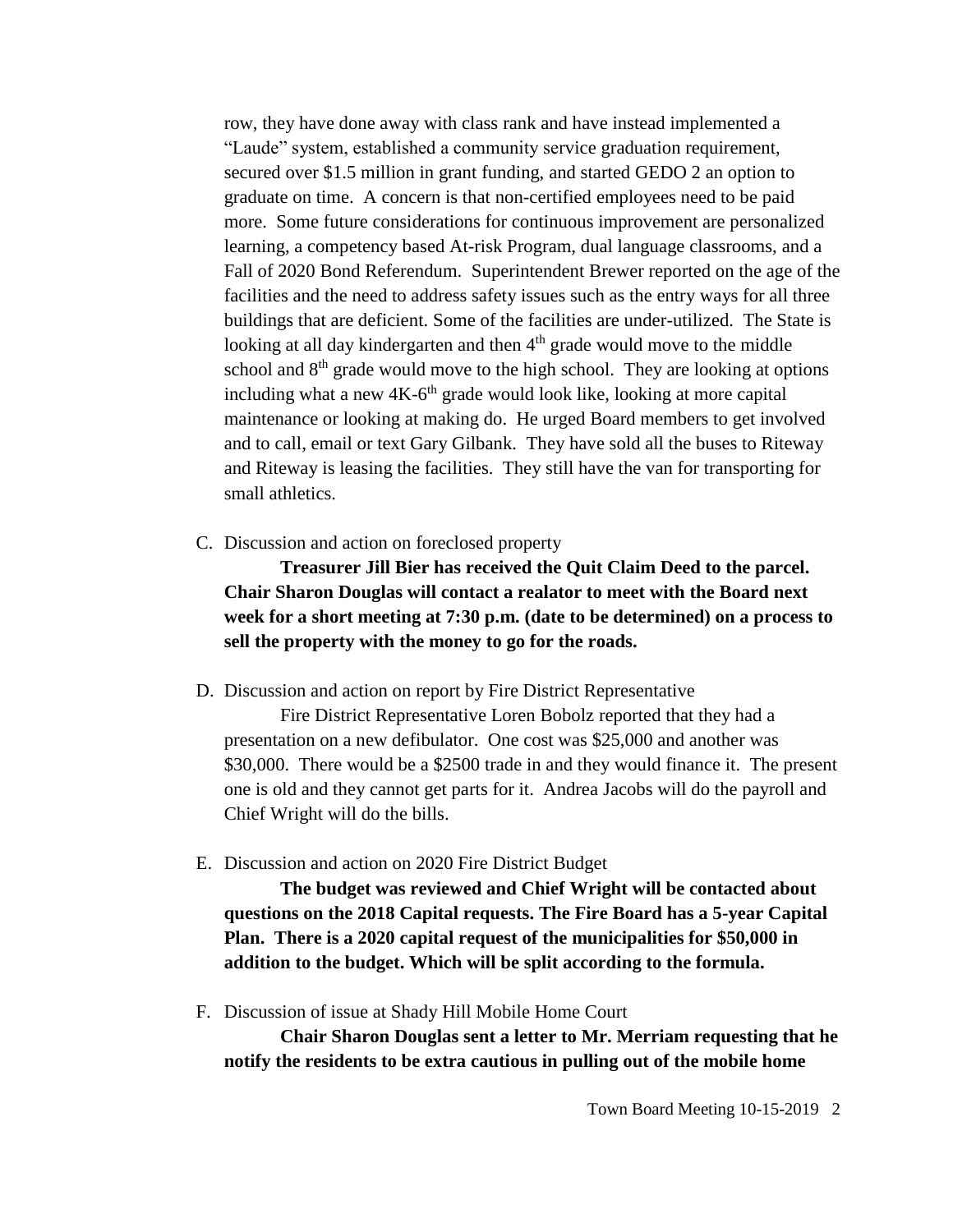**park driveway. She will send a certified letter reminding Mr. Merriam of the items he was required to comply with following the 2018 meeting.** 

G. Discussion and action on Zoning Officer Report

**Permits were issued by MZIS to Claire Hill for zoning, building, HVAC and electrical for a two story addition on her home on parcel no. 6-3- 85.2, 1626 S. County Road C. A zoning, electrical and building permit was issued to Eric Repaal for a garage, deck and pool on his parcel at 10109 E. Waite Road. A zoning and building permit was issued to Joe Kruschek for an addition and deck on parcel no. 6-3-330.6 at 8923 El Wyman Drive.**

H. Discussion and action on Supervisors' evaluation of their sections of roads

**Chair Sharon Douglas received a complaint that the culvert under Scott Street at Avalon Road has water on both sides of the road and another complaint about the center of the new work at the intersection of Larsen and Carvers Rock Road. Loren Bobolz put up two black and white markers by the pole at the intersection of Carvers Rock and Town Hall Roads and someone ran over both of them. He will put up the black & yellow markers.**

I. Discussion and action on roadwork, including but not limited to tree trimming, culvert repair and replacement, crack filling, ditching, shouldering, maintenance including replacement of signs and posts, paver repair, pot hole filling, Creek Road and Emerald Grove Bridge Projects, MLS & TRID Project applications

**Chair Sharon Douglas reported that she had met with Ryan Rudzinski at Batterman and asked him to add the area on Creek Road across from the mobile home park to Highway 140 and the area on the west side of Highway 140 from the highway to the new pavement, to the application for the MLS Project. She added that the pot hole filling was finished.** 

**Loren Bobolz presented a quote from Earthworks of \$2800.00 for 1,250 feet of ditching on Minkey Road.** 

**Motion to approve the quote of \$2800.00 by Earthworks for ditching on Minkey Road for approximately 1,250 feet and to haul off material removed and sow rye grass seed. (Loren Bobolz/Ben Wellnitz) The motion carried by voice vote with no negative vote.**

**The crack filling was done well. The Town of Clinton's portion of the crack filling on B-C Townline Road was included in the Town of Bradford's bill so the Town of Clinton will be billed for their \$1200.00 portion.**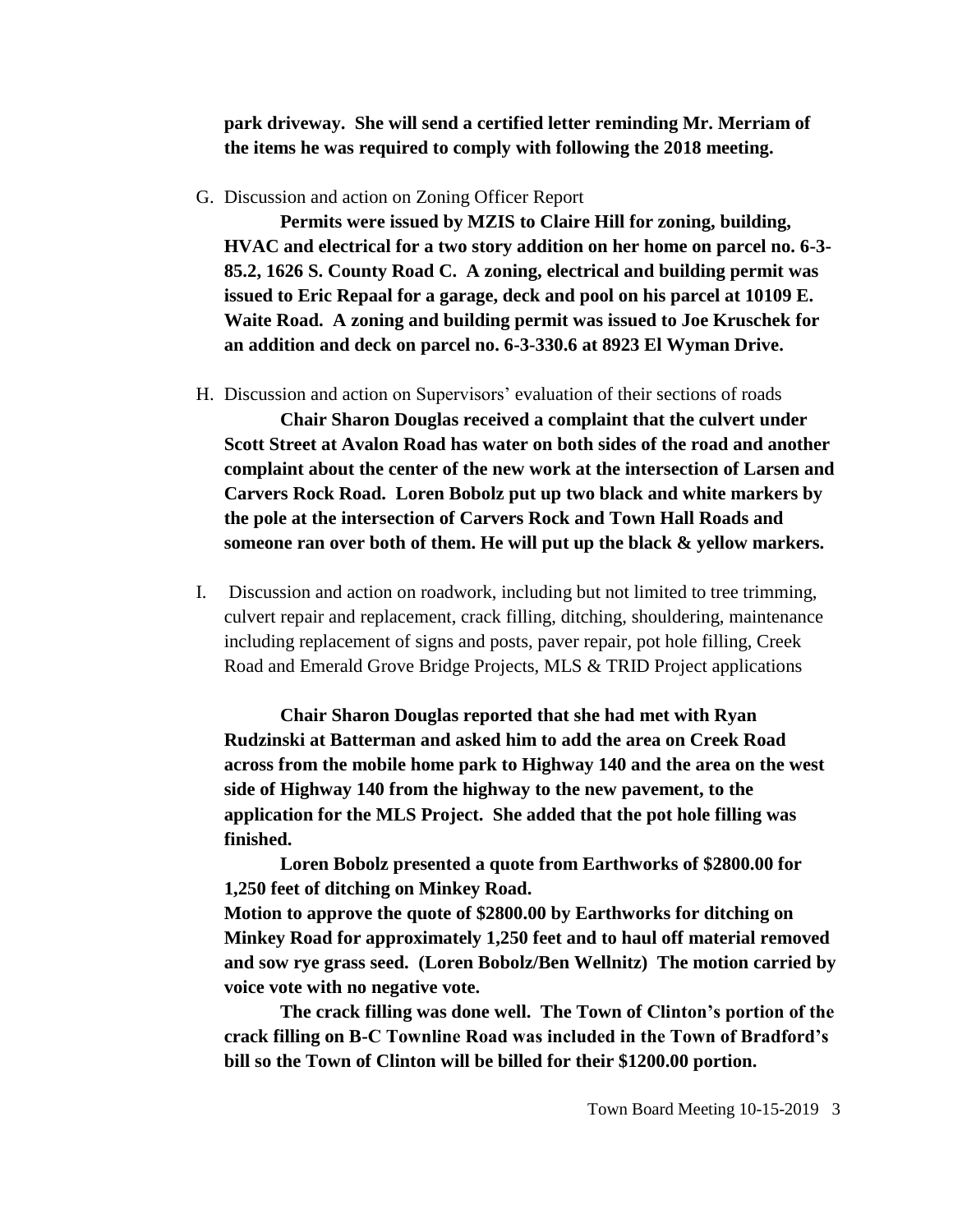**Chair Sharon Douglas reported that they replaced stop ahead signs, set up the "road closed" sign on Emerald Grove Road and put up a new "rough road" sign and post on O'Riley Road.**

- J. Discussion and action on Town Hall Repair Committee Report **Nothing to report.**
- K. Discussion and action on approval of Driveway Permit Applications **Bill and Sandra Clarke need a field entrance for their field on Kemp Road. Chair Sharon Douglas will provide an application.**
- L. Discussion and action on approval of Utility Permit Applications

**No applications have been received. The Clerk reported that a company had emailed today regarding a request for an application for a fiber optic line.**

M. Discussion and action on a Town computer

The Clerk explained the Election Security Grant Program that a Town computer and software could be purchased through, and if the Town Clerk was accessing WisVote this program would fulfill the requirements. There would be internet service management requirements and additional training requirements. The Town of Bradford contracts through a Memorandum of Agreement with the County Clerk's Office for WisVote services and does not enter data directly. The Clerk presently uses her own computer and software which is compliant with the election security requirements. It is recommended that the computer for a municipality not be a personal computer and instead be owned by the Town.

**Sarah Pope suggested that the Town provide a computer and software without going through the grant program and the Board members agreed. The Clerk will bring proposals to the next meeting.**

N. Discussion and action on 2020 Budget to propose

The Board reviewed the 2020 Budget to propose. The TRID Project funds and County Culvert and Bridge Aid funds are projected to be more than originally projected and the clerk had adjusted the budget to show those.

## **Motion to approve the 2020 Budget to propose. (Sarah Pope/Loren Bobolz) The motion carried by voice vote with no negative vote.**

O. Discussion and action on a resolution in support of the Clean Sweep Program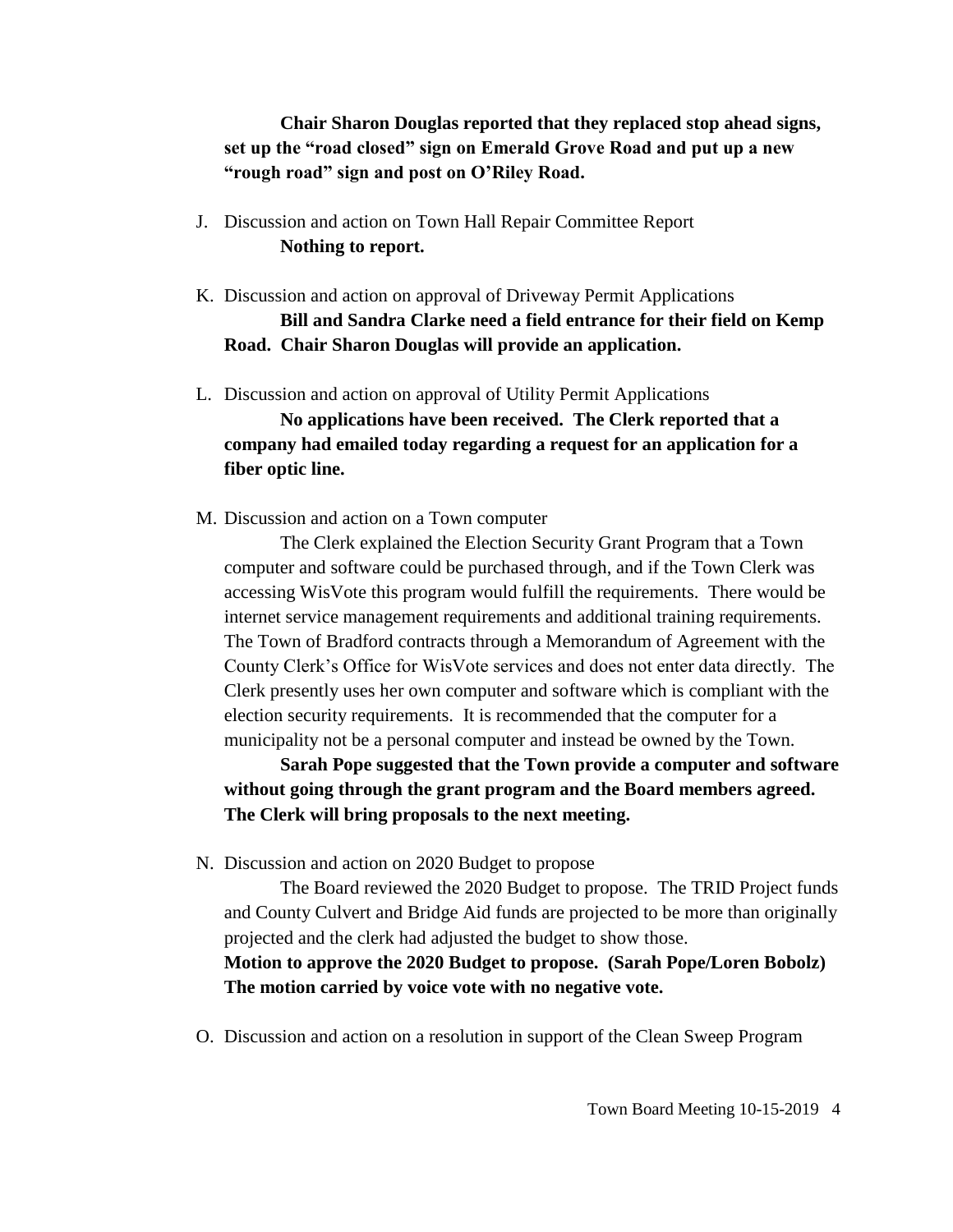**Motion to approve Resolution No. 2019-75 in support of the Rock County Land Conservation Department Clean Sweep Program. (Loren Bobolz/Ben Wellnitz) The motion carried by voice vote with no negative vote.**

P. Discussion and action on resolution and petition for Creek Road culvert for TRID Project

The County has requested a revised resolution and petition for the E. Creek Road Culvert replacement.

**Motion to approve Resolution No. 2019-74 for replacement of the E. Creek Road culvert just west of Carvers Rock Road. (Sarah Pope/Ben Wellnitz) Roll Call Vote:**

**Sarah Pope, "Yes."**

**Loren Bobolz, "Yes."**

**Ben Wellnitz, "Yes."**

**Sharon Douglas, "Yes." The motion carried with 4 in favor and no one opposed. One member was absent.**

**Motion to approve the petition for County Bridge and Culvert Aid for the E. Creek Road culvert. Replacement. (Sarah Pope/Loren Bobolz) Roll Call Vote: Sarah Pope, "Yes." Loren Bobolz, "Yes." Ben Wellnitz, "Yes." Sharon Douglas, "Yes." The motion carried with 4 in favor, none opposed and one member absent.**

6. Citizen Participation

None.

- 7. Announcements and Reports
	- **a. The November Town Board meeting will be held on Tuesday, November 19, 2019 at 6:30 p.m. at the Bradford Town Hall.**
	- **b. Rock County Sheriff's Report**
	- **c. WI DOA Final 2019 population estimate is 1,063.**
	- **d. Walworth County has adopted a Multi-Jurisdictional Comprehensive Plan Update for Walworth County which can be viewed at www.co.walworth.wi.us.**
- 8. Treasurer's Report